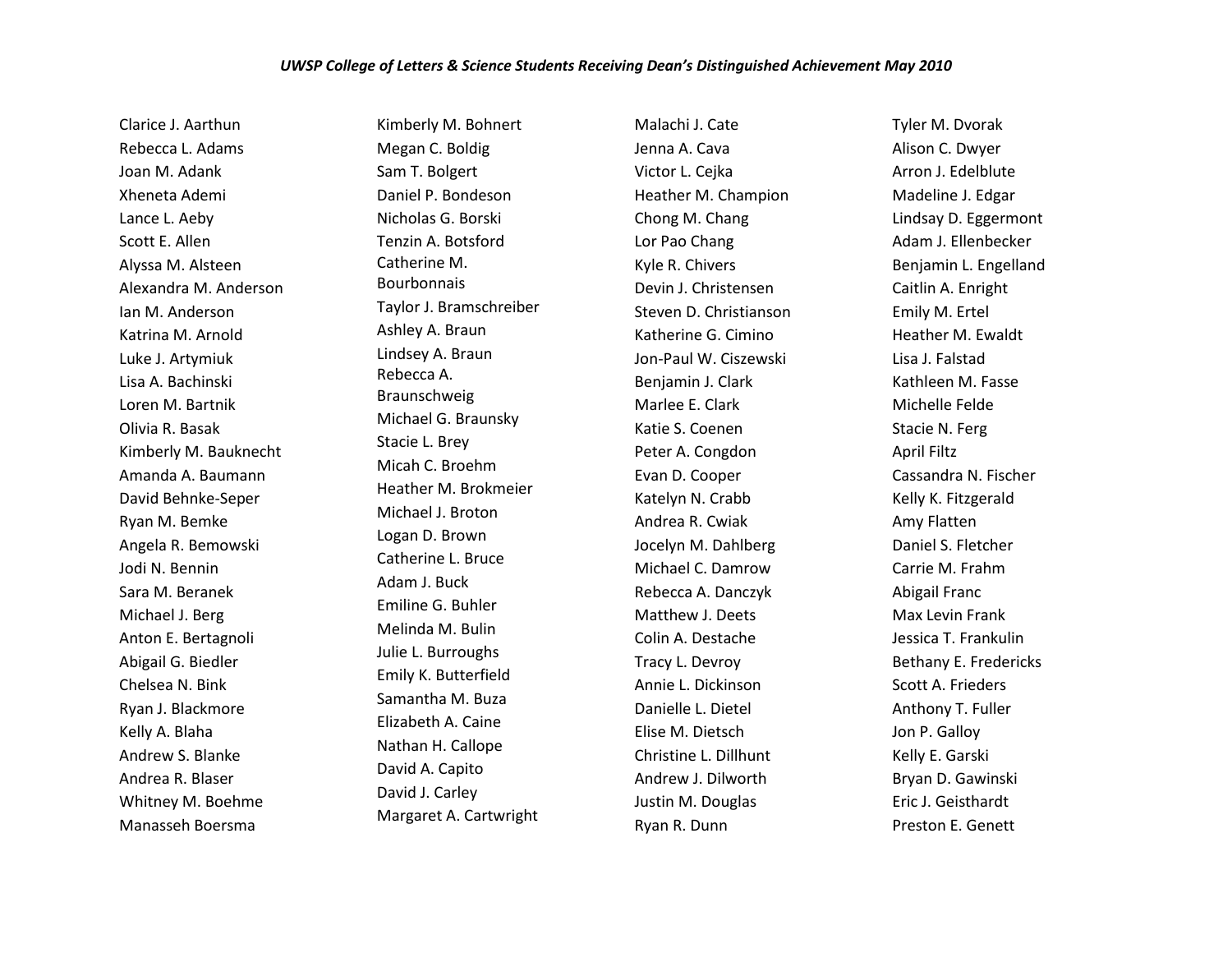## *UWSP College of Letters & Science Students Receiving Dean's Distinguished Achievement May 2010*

Kristin S. Gennaro Scott M. Gerstl Ruth H. Gervais Kimmarie M. Giebel Shannon M. Gildersleeve Jonathan Giombi Jordan R. Giordana Ryan B. Glaman Natalie A. Glaze Lauren M. Golla Amanda M. Goodsett Kyle J. Gorski Joseph A. Gorzek Jessica A. Grange Maura K. Grasshoff Heather R. Grimm Elaine M. Grishaber Arnold S. Groehler Ryan M. Groshek Nicole S. Grover Jacqueline E. Gruber Katherine J. Gruening Amanda D. Grunwald Christine C. Haak Renee M. Haas Shaun R. Halstead Danielle C. Hamm Karl S. Hanke Kevin M. Hansen Daryn R. Hardwick

Emily A. Hart Meggan R. Hass Scott J. Heffernon Scott A. Helgeson Jenna R. Helminski Kody K. Henke Elizabeth L. Hennes Rebbekah R. Hentges Soulou Her Michael S. Herman Kyle M. Hermans Carly A. Herrick Kristin N. Hess Jamie M. Hintz Jordan J. Hoeppner Amanda M. Hoerter Katie A. Holden Kyle J. Homan Rebecca J. Homann John C. Honish Melissa A. Hoskins Joseph R. Hottenstein Christopher M. Hruska Yujing Hu Ellyn E. Hugus Jordan R. Isaacs Megan A. Jacklen Mitchell W. Jacobson Charissa R. Janik Ashley M. Jankiewicz Nicholas A. Jansen

Daniel R. Jenkins Andrew M. Johnson Dayleen S. Johnson Tracy M. Johnson Shawn P. Johnston Dylan T. Jones Madigan E. Just Chris M. Kadolph Kyle R. Kafka Hannah M. Kampschoer Lauren E. Kaniewski Ryan F. Keel Heather L. Kelly Tricia M. King Warren W. Kinnick Michael J. Kizewski James S. Kleist Jaimie L. Klemish Justin R. Klesmith Sara R. Kline Amanda M. Klos John F. Knauf Donald J. Knoff Sarah J. Knowles Cassidy G. Kohlhagen Sara R. Kolo Mitchell J. Kolodziej Mario L. Koran Ross R. Kornowske Carolyn A. Kreul Andrew L. Krueger

Kristina M. Krueger Seth D. Kuhn Amber L. Kuklinski Sarah J. Kunst Yasir Khames Kuoti Maria C. Kuzynski David P. LaRose Crystal N. Laabs Jason L. Ladwig Valerie J. Landowski Sarah M. Lang Kyle M. Lange Ashley L. Langevin Ryan S. Laswell Kyle S. Lay Danielle N. Lee Joshua T. Lee Nicole A. Leny John S. Lenz Jinzhi Li Daniel J. Liebergen Katherine A. Liebert Kimberly E. Liegel Kelly S. Lind Beth A. Lindenmeyer Kristina R. Linder Gail S. Lindner Angela M. Linjer Jillian F. Loeser Ben J. Lofgren Hope M. Lofgren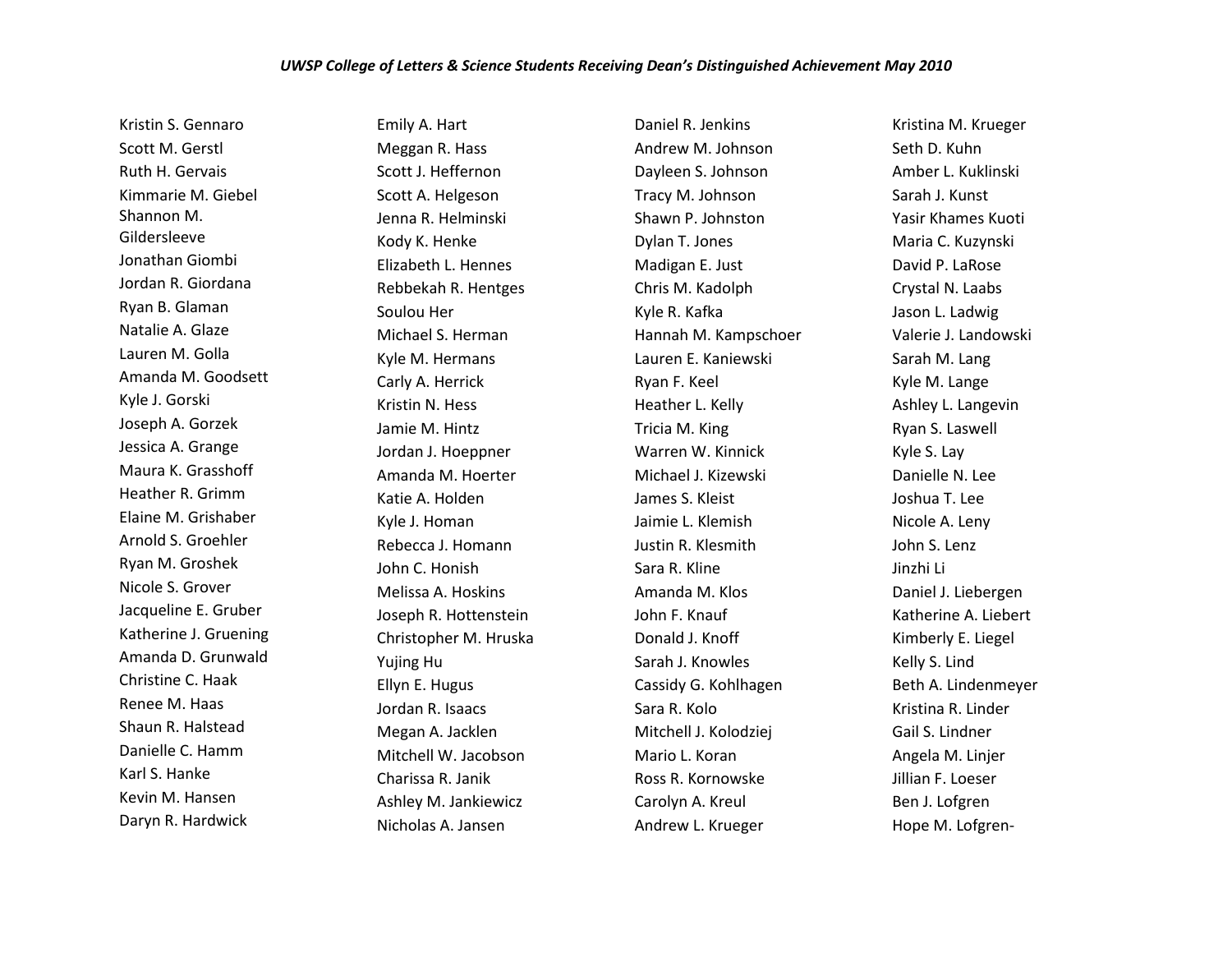Schmidt

Bryant B. Long Jacob J. Looze Gaoshoua W. Lor Brooksie M. Loth Kaitlyn M. Luckow Heather L. Lueck Tahlia R. Luedtke Jeffrey D. Machovec Nicole A. Mackie Ashley M. Majewski Nyssa Maki Richard A. Manthe Jenay E. Manydeeds Katherine A. Marichal Maggie S. Marohl Rachel R. Maslakow Jason R. Mayer Jeffrey J. McKee Alison C. McKinley Zachary A. Meadows Matthew J. Meis Audrey D. Mennenga Michelle M. Mertely Melissa J. Meyer Nicole I. Michiels Marci A. Mihalko Lindsey J. Miller Tiffany L. Miller Winton H. Miller Justin M. Moroder

Catherine M. Morrow Sara A. Morse Joseph K. Motacek Kalia Moua Maggie L. Mulhern Michelle L. Mullen-Burkart Kimberly A. Multerer Jennifer M. Musilek Lucas W. Muzynoski Amanda D. Myhrer Daniel R. Nadeau Cory M. Nagel Benjamin A. Natzke Lori L. Natzke Jeffrey R. Nehlsen Haley A. Neja Kendra O. Ness Dustin J. Neubauer Luke A. Neubauer Sarah E. Newby Connor Newcomb Amanda J. Ney Diem K. Nguyen Thanh Tam Nguyen Nicole M. Niffenegger Timothy J. Nitschke Alexander P. Niznik Korey J. OBrien Shannon E. OBrien Hannah M. OConnell

Sara M. OMeara Spencer T. Oberstadt Abigail J. Olson Alyssa G. Olson Carl R. Olson Emily M. Oman Ashley Orozco David C. Ort Aaron P. Osowski Tracey A. Oudenhoven Kelly M. Pardy Richard W. Parmentier John M. Parodo Trina J. Pearson Evgeniya Permyakova Gretchen L. Peterson Sarah J. Peterson James D. Peth Michael G. Phelps Rachel M. Piette Kimberly M. Pillsbury Liza J. Piltz Randy M. Ploeckelman Jack D. Polifka Phillip J. Potter Jake L. Pourchot Rebecca M. Powell Elsa C. Prahl Jason A. Prinsen Andrew M. Quaschnick Jonah K. Rademacher

David G. Radtke Derek D. Radtke Leah M. Raflik Jill R. Raikowski Angelica M. Ransom Alexa R. Rasmussen Brittany N. Reed Qianwei Ren Stephanie A. Rettenmeier Andria E. Rice Jessica R. Richter Emanuel A. Rivera Claire E. Roberts Stephanie R. Roberts Rebecca L. Robillard Kayla M. Robinson Kayli A. Robinson Mary C. Roe Paige E. Roland Peter R. Rose Meghan A. Rossmanith Corey T. Rothrock Christopher A. Roubique Zachary R. Ruesch Amanda H. Ruhoff Lori A. Rusch Matthew J. Rush Erika K. Russell Ryan M. Rutledge Giana M. Saari